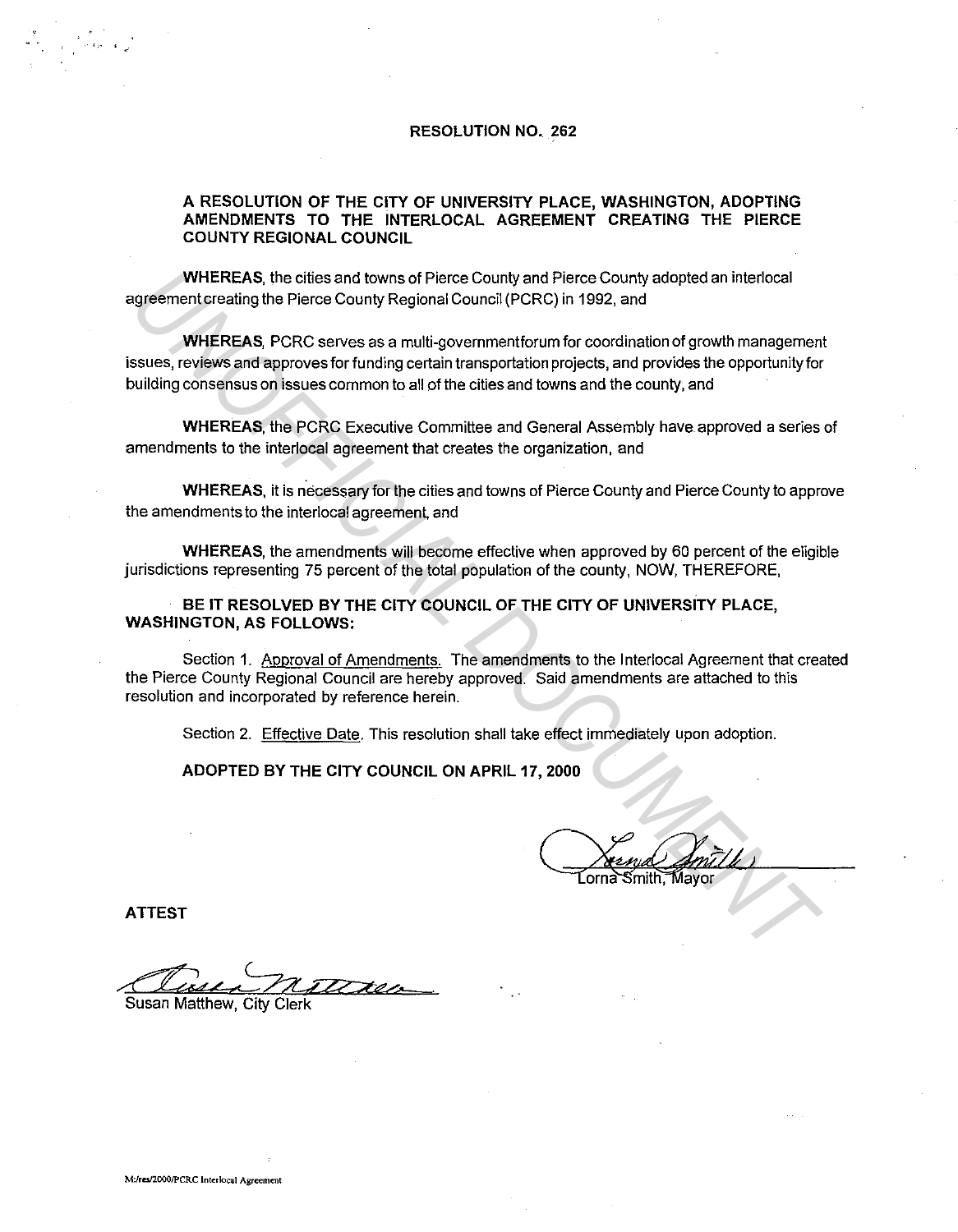| $\mathbf{1}$   | PROPOSAL NO.<br>FILE NO. $\frac{1}{1}$                                  |
|----------------|-------------------------------------------------------------------------|
| $\overline{a}$ | Sponsored by: Pierce County Regional Council                            |
| 3              | Requested by: Councilmember                                             |
| $\overline{4}$ |                                                                         |
| 5              | RESOLUTION NO.                                                          |
| 6              |                                                                         |
| 7              | A RESOLUTION OF THE PIERCE COUNTY COUNCIL AUTHORIZING THE PIERCE COUNTY |
| 8              | EXECUTIVE TO EXECUTE AN INTERLOCAL AGREEMENT AMENDING THE               |
| 9              | INTERLOCAL AGREEMENT WHICH CREATED THE PIERCE<br>COUNTY                 |
| 10             | REGIONAL COUNCIL (PIERCE COUNTY COUNCIL RESOLUTIONS R92-140             |
| 11             | AND R95-139S)                                                           |
| 12             |                                                                         |
| 13             | WHEREAS, In 1992, the Cities and Towns of Pierce County, and Pierce     |
| 14             | County, entered into an interlocal agreement (ILA) creating the Pierce  |
| 15             | County Regional Council (Pierce County Council Resolution No. R92-140); |
| 16             | and                                                                     |
| 17             |                                                                         |
| 18             | WHEREAS, In 1995, the Cities and Towns of Pierce County, and Pierce     |
| 19             | County, entered into an interlocal agreement (ILA) amending the         |
| 20             | interlocal agreement (Pierce County Council Resolution No. R95-139S);   |
| 21             | and                                                                     |
| 22             |                                                                         |
| 23             |                                                                         |
|                |                                                                         |

 $\frac{1}{2} \left( \frac{1}{2} \right)$ 

24 Page 1 of 3, Resolution No.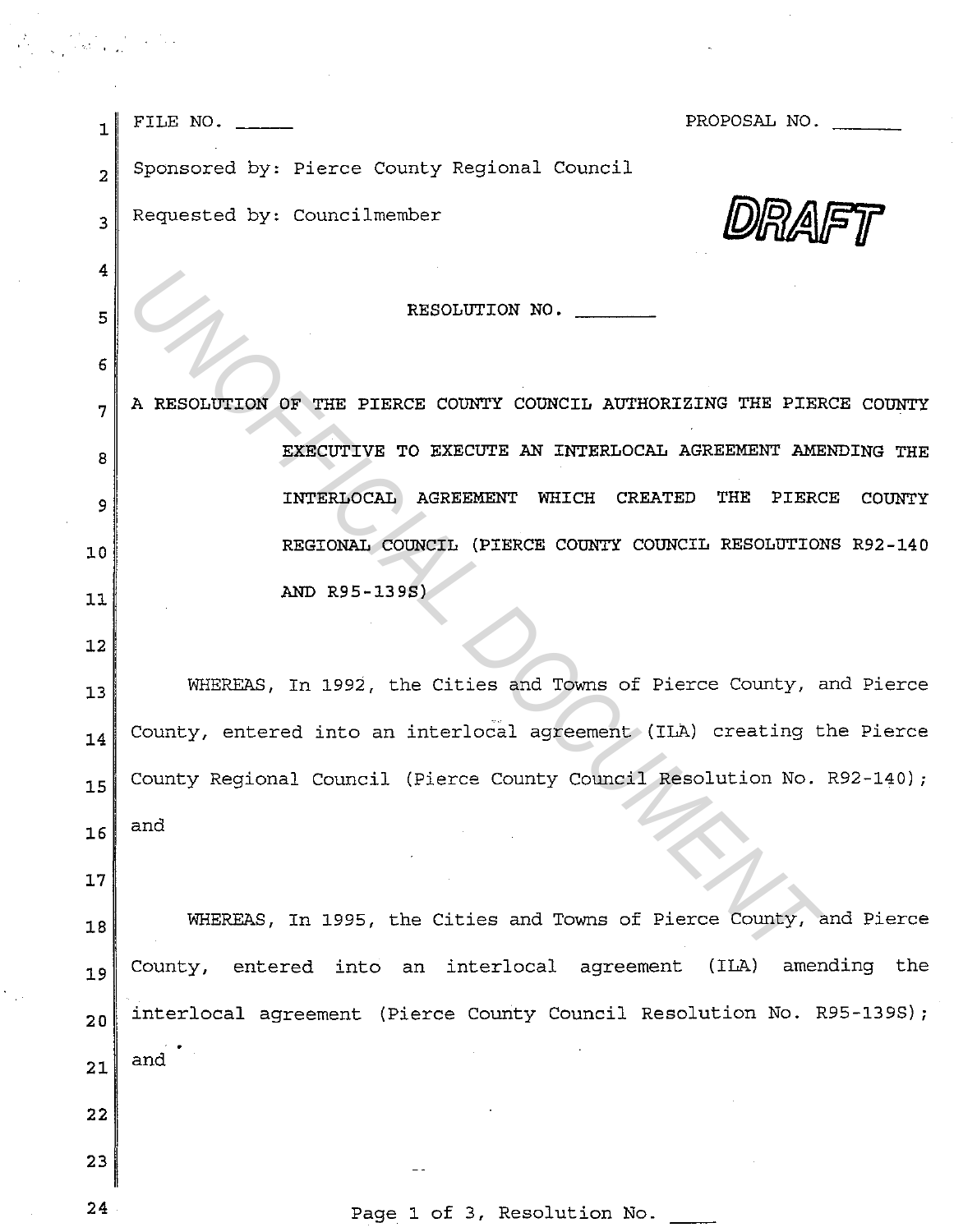1 **B** WHEREAS, The Pierce County Regional Council serves as a multi- $_{2}$  government forum for coordination of growth management issues, reviews  $_3$  and makes recommendations for funding certain transportation projects,  $_4$  and provides an opportunity for building consensus on issues common to 5<sup>the Cities and Towns and the County; and</sup>

**<sup>7</sup>**WHEREAS, Chapter 39.34 RCW (the Interlocal Cooperation Act)  $8$  authorizes jurisdictions to enter into interlocal agreement; and

10 WHEREAS, Pursuant to Article VII of the existing ILA, the Executive **<sup>11</sup>**Committee of the Pierce County Regional Council has approved a series of 12<sup>d</sup> amendments to the Interlocal Agreement and, in order for the amendments **<sup>13</sup>**to become effective, it is necessary for the Cities and Towns and the  $_{\bf 14}$  County to execute a new interlocal agreement amending the original ILA; 15 NOW THEREFORE, *Und Extracted an opportunity for burning concernsed on found*<br>the Cities and Towns and the County; and<br>WHERRAS, Chapter 39.34 RCW (the Interlocal Cooperat<br>authorizes jurisdictions to enter into interlocal agreement;<br>WHERR

17 BE IT RESOLVED by the Council of Pierce County:

**18** 

**16** 

6

9

19 Section 1. The Pierce County Executive is hereby authorized to 20<sup>execute the Interlocal Agreement (ILA) (as shown in Exhibit "A,"</sup>  $_{21}$  attached hereto and incorporated herein by reference), which amends the 22 Interlocal Agreement creating the Pierce County Regional Council.

24 **Page 2 of 3, Resolution No.** 

**23**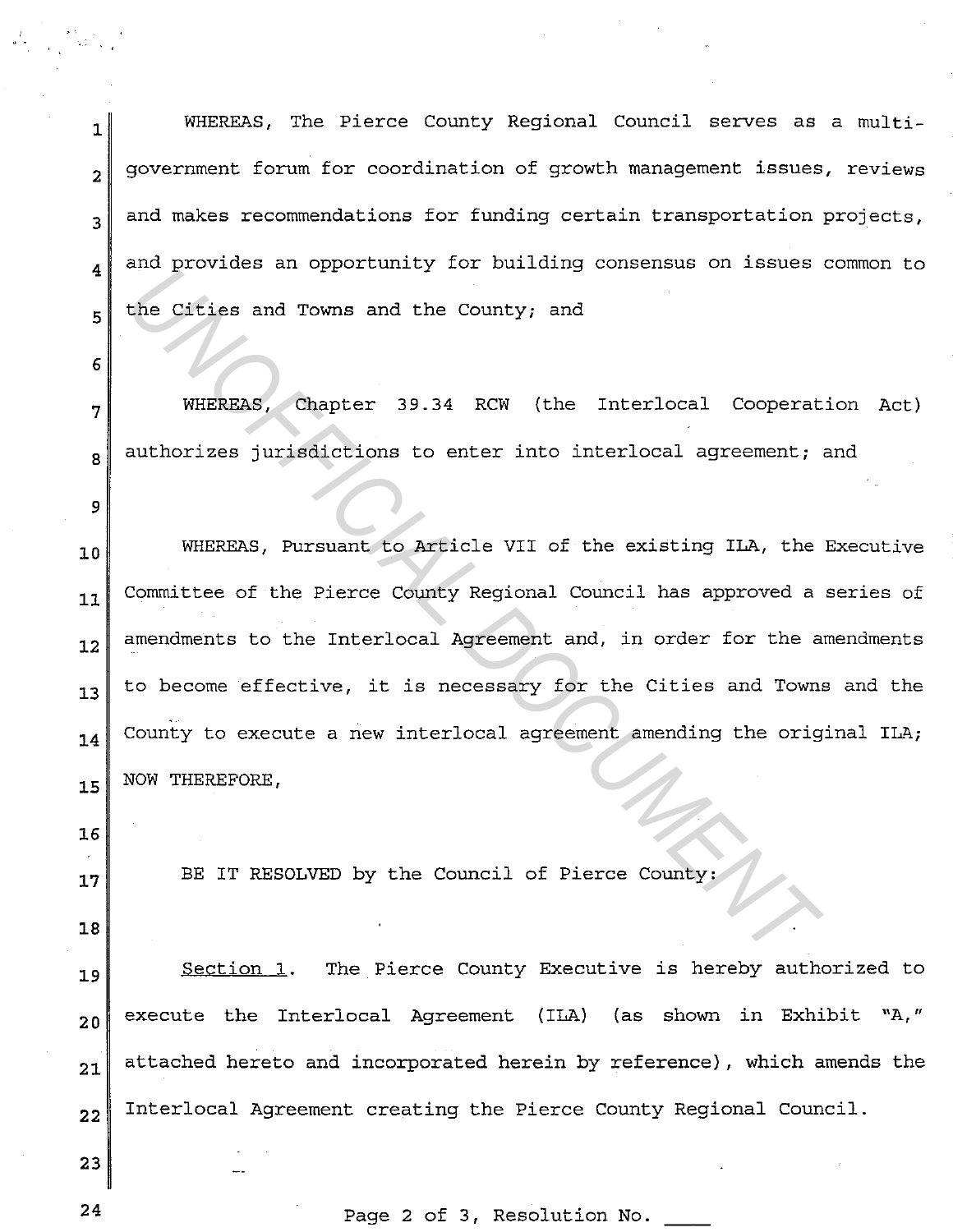| 1                       | Section 2. The amended ILA will become effective when approved by       |                                                    |
|-------------------------|-------------------------------------------------------------------------|----------------------------------------------------|
| $\overline{\mathbf{z}}$ | sixty percent of the member jurisdictions representing seventy-five     |                                                    |
| $\overline{\mathbf{3}}$ | percent of the total population of the County. The amended ILA shall be |                                                    |
| $\overline{4}$          | filed with the Washington State Department of Community Trade and       |                                                    |
| 5                       | Economic Development at least sixty days prior to the effective date as |                                                    |
| $\epsilon$              | required by RCW 39.34.040.                                              |                                                    |
| 7                       |                                                                         |                                                    |
| 8                       | ADOPTED this<br>day of $\frac{1}{2000}$ , 2000.                         |                                                    |
| 9                       |                                                                         |                                                    |
| 10                      | ATTEST:                                                                 | PIERCE COUNTY COUNCIL<br>PIERCE COUNTY, Washington |
| $11$                    |                                                                         |                                                    |
| 12                      | Clerk of the Council<br>Council Chair                                   |                                                    |
| 13                      |                                                                         |                                                    |
| 14                      |                                                                         |                                                    |
| 15                      |                                                                         |                                                    |
| 16                      | Approved As To Form Only:                                               |                                                    |
| 17                      |                                                                         |                                                    |
| 18                      | Deputy Prosecuting Attorney                                             |                                                    |
| 19                      |                                                                         |                                                    |
| 20                      |                                                                         |                                                    |
| 21                      |                                                                         |                                                    |
| 22                      |                                                                         |                                                    |
| 23                      |                                                                         |                                                    |
|                         |                                                                         |                                                    |

 $\frac{1}{2}$  ,  $\frac{1}{2}$ 

 $\mathcal{L}^{\text{max}}_{\text{max}}$ 

 $\frac{1}{3}$ 

 $\label{eq:2.1} \frac{1}{\sqrt{2}}\sum_{i=1}^n\frac{1}{\sqrt{2}}\sum_{i=1}^n\frac{1}{\sqrt{2}}\sum_{i=1}^n\frac{1}{\sqrt{2}}\sum_{i=1}^n\frac{1}{\sqrt{2}}\sum_{i=1}^n\frac{1}{\sqrt{2}}\sum_{i=1}^n\frac{1}{\sqrt{2}}\sum_{i=1}^n\frac{1}{\sqrt{2}}\sum_{i=1}^n\frac{1}{\sqrt{2}}\sum_{i=1}^n\frac{1}{\sqrt{2}}\sum_{i=1}^n\frac{1}{\sqrt{2}}\sum_{i=1}^n\frac$ 

 $\frac{1}{2} \frac{1}{2} \frac{1}{2}$ 

**24** Page 3 of 3, Resolution No.

 $\label{eq:R1} \begin{array}{l} \mathcal{L}_{\text{max}} = \frac{1}{2} \sum_{i=1}^{N} \frac{1}{2} \left( \frac{1}{2} \sum_{i=1}^{N} \frac{1}{2} \right) \left( \frac{1}{2} \right) \left( \frac{1}{2} \right) \left( \frac{1}{2} \right) \left( \frac{1}{2} \right) \left( \frac{1}{2} \right) \left( \frac{1}{2} \right) \left( \frac{1}{2} \right) \left( \frac{1}{2} \right) \left( \frac{1}{2} \right) \left( \frac{1}{2} \right) \left( \frac{1}{2$ 

 $\sim$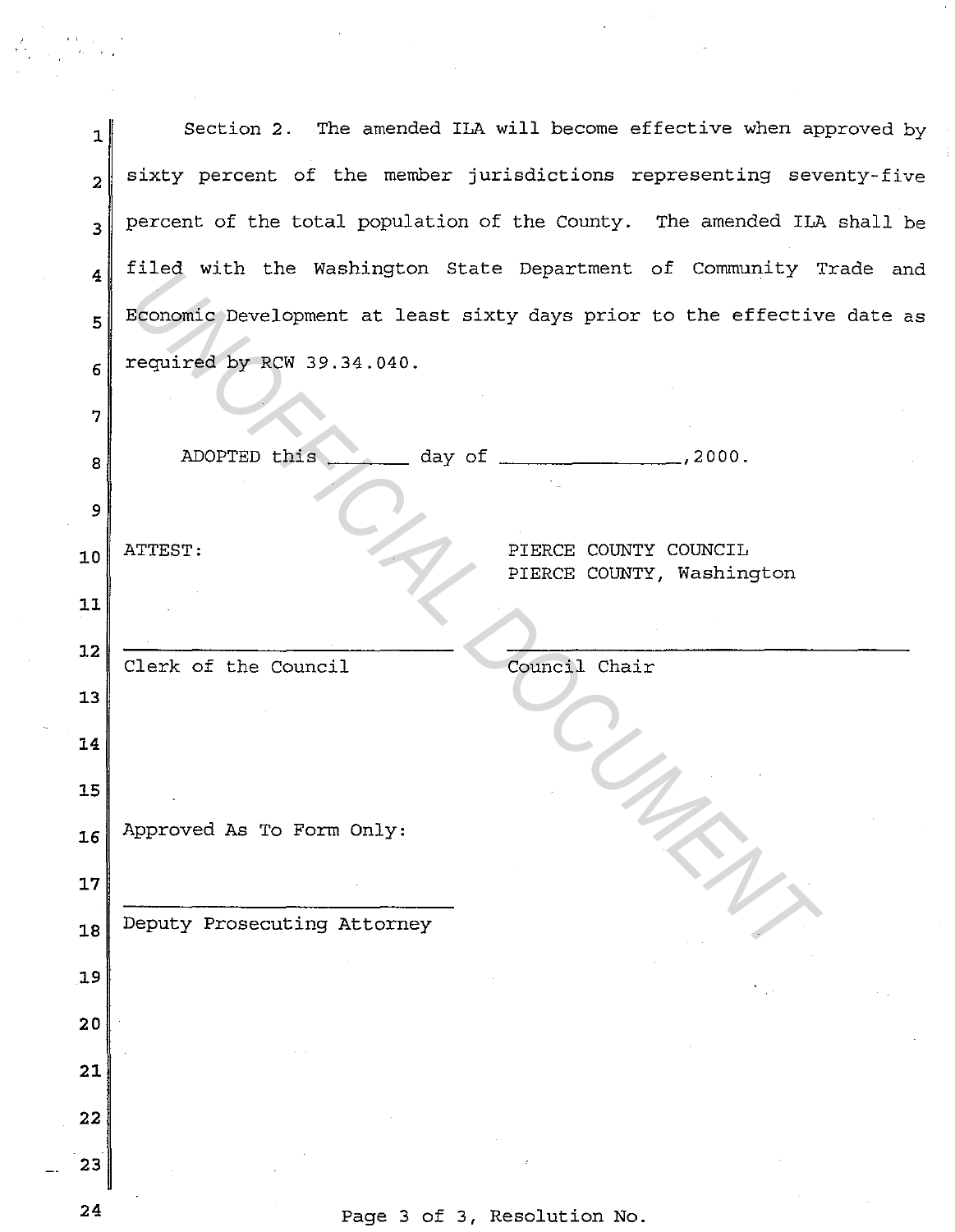| 1              | <b>INTERLOCAL AGREEMENT</b>                                            |
|----------------|------------------------------------------------------------------------|
| 2              |                                                                        |
| 3              | CREATION OF AN INTRACOUNTY ORGANIZATION                                |
| 4              |                                                                        |
| 5              |                                                                        |
| 6              | This agreement is entered into by and among the cities and towns of    |
| $\overline{7}$ | Pierce County and Pierce County. This agreement is made pursuant to    |
| 8              | provisions of the Interlocal Cooperation Act of 1967, Chapter 39.334   |
| 9              | This agreement has been authorized by the legislative body of<br>RCW.  |
| 10             | each jurisdiction pursuant to formal action and evidenced by execution |
| 11             | of the signature page of this agreement.                               |
| 12             |                                                                        |
| 13             | NAME:<br>Ι.                                                            |
| 14             |                                                                        |
| 15             | THE NAME OF THE ORGANIZATION WILL BE THE PIERCE COUNTY REGIONAL        |
| 16             | COUNCIL                                                                |
| 17             |                                                                        |
| 18             | MISSION:<br>II.                                                        |
| 19             |                                                                        |
| 20             | The Pierce County Regional Council is created to promote               |
| 21             | intergovernmental cooperation on issues of broad concern, and to       |
| 22             | assure coordination, consistency, and compliance in the                |
| 23             | implementation of State law covering growth management,                |
| 24             | Exhibit "A"                                                            |
|                | Page 1 of 13, Resolution No.                                           |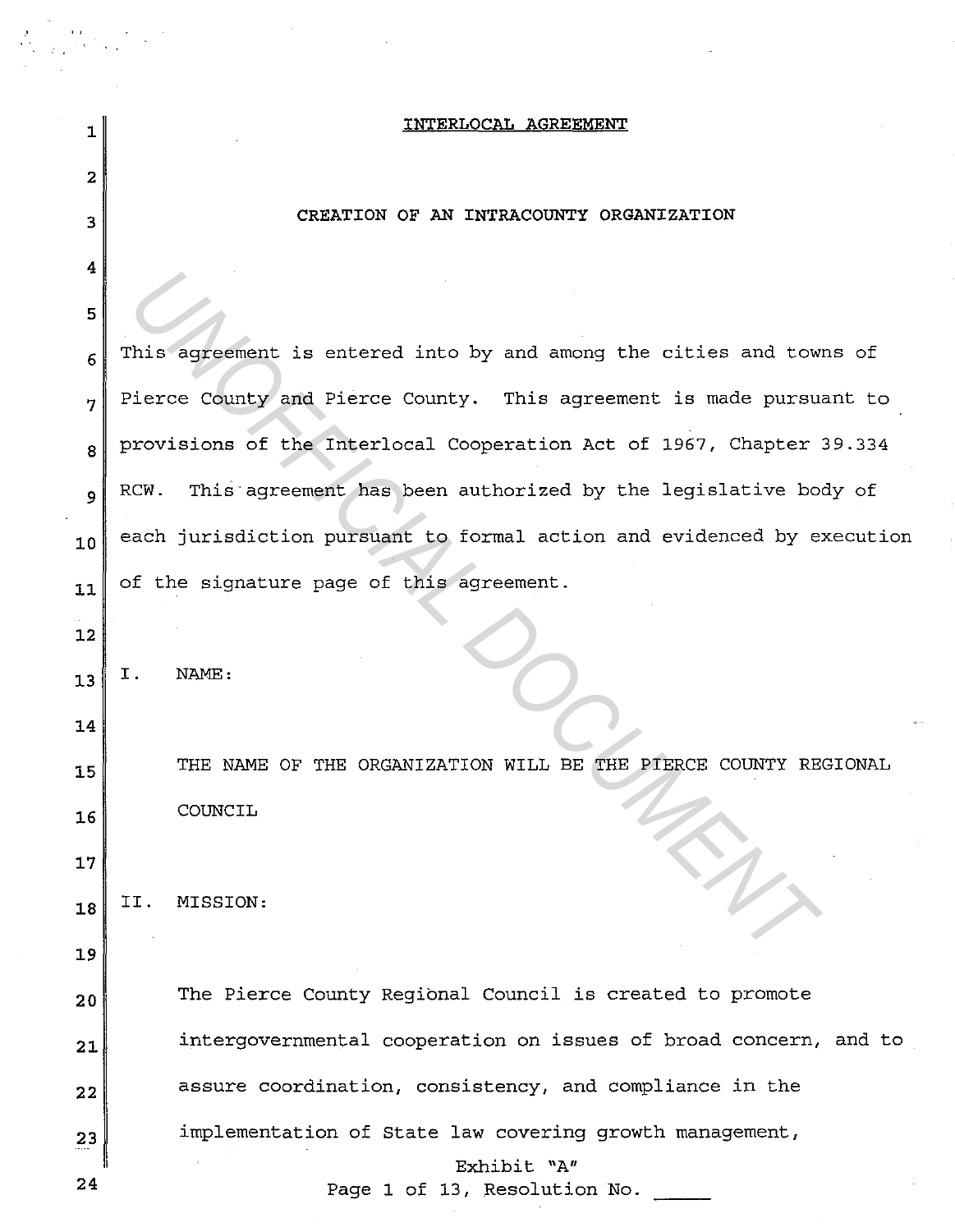1<sup>d</sup> 1<sup>d</sup> comprehensive planning, and transportation planning by county **2**government and the cities and towns within Pierce County. It is 3 the successor agency to the Growth Management Steering Committee  $\mathbf{A}$  and serves as the formal, multi-government link to the Puget 5 Sound Regional Council.

**<sup>7</sup>**III. CREATION:

6

**8** 

**15** 

**17** 

**20** 

<sup>9</sup>This agreement shall become effective when sixty percent (60%) of 10<sup>the cities, towns and county government representing seventy-five</sup> 11<sup>d</sup> Percent (75%) of the population within Pierce County become 12 signatories to the agreement. The agreement may be terminated by 13<sup>*v*</sup> vote of two or more legislative bodies collectively representing 14 sixty percent (60%) of the population within Pierce County. FICITE 2 In The Sound Regional Council.<br>
III. CREATION:<br>
This agreement shall become effective when sixty percent<br>
the cities, towns and county government representing sevent<br>
percent (75%) of the population within Pierce

16<sup>UV.</sup> MEMBERSHIP AND REPRESENTATION:

**<sup>18</sup>**A. Membership is available to all cities and towns within 19<sup>*pierce County and Pierce County.*</sup>

**<sup>21</sup>**B. Associate membership is available to such nonmunicipal 22 governments as transit agencies, tribes, federal agencies, 23<sup>dec</sup>aragnees, port authorities, school districts and other Exhibit "A" **24** Page 2 of 13, Resolution No.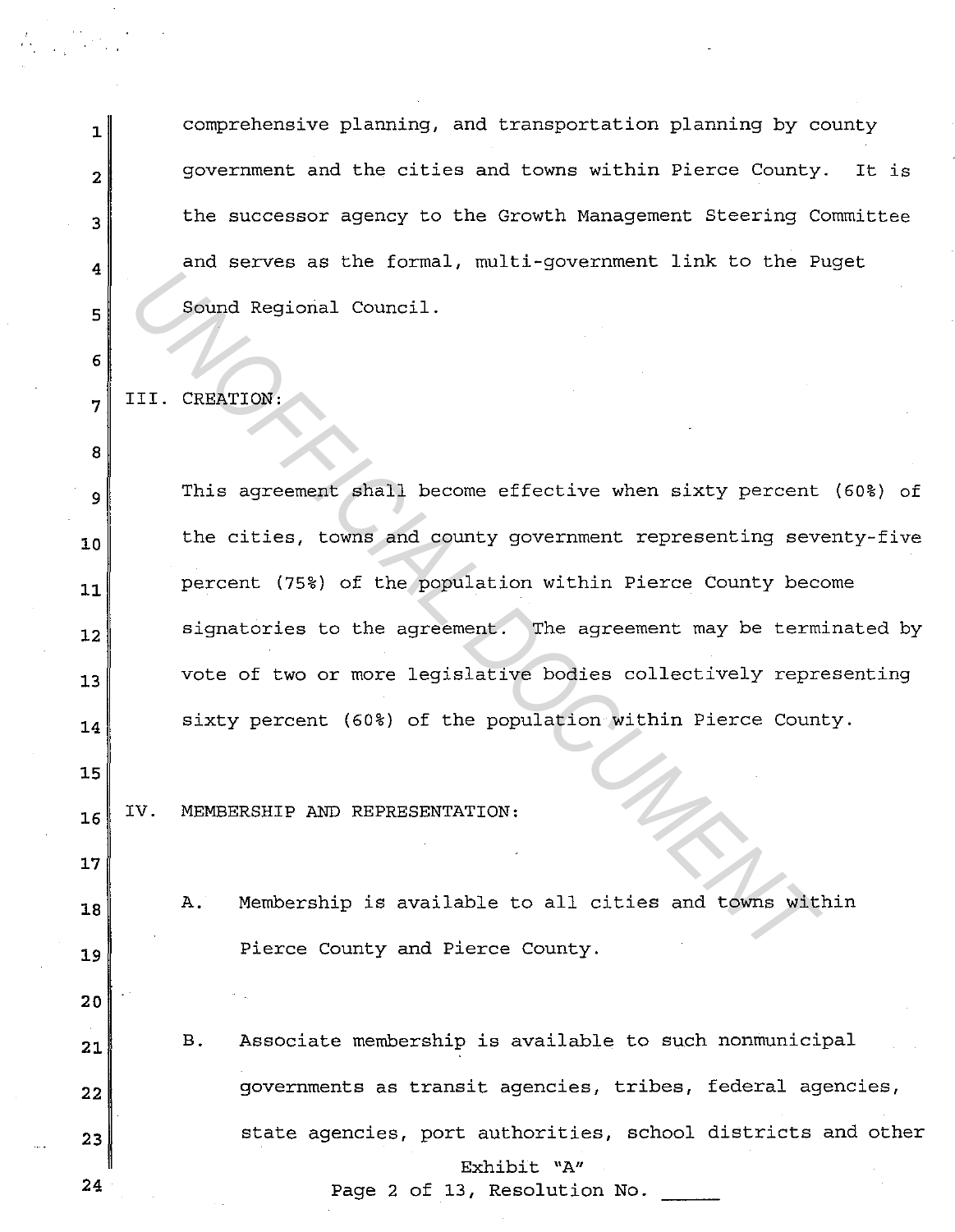1special purpose districts as may be interested. Associate **2** members are non-voting. **3 4 C.** The General Assembly of the organization shall be comprised 5<sup>or 1</sup>of all elected officials from the legislative authorities  $6$  and the chief elected executive official of the member **7** cities, towns and county government. Associate members and  $\begin{array}{c|c|c|c|c|c} \mathbf{s} & \text{start from the various jurisdictions shall be encouraged to} \end{array}$ <sup>9</sup>participate in General Assembly meetings, but without a **10** vote. **11**  12<sup>0</sup>D. The Executive Committee of the organization Counce S shall be 13 comprised of representatives from member jurisdictions as 14 follows: four (4) representatives from Pierce County **<sup>15</sup>**including the County Executive and three members of the 16 County Council; three (3) representatives from the City of **17** Tacoma; and one (1) representative from each of the 18<sup>*18*</sup> **18** remaining jurisdictions. Each representative shall have one **<sup>19</sup>**vote. **20 <sup>21</sup>**E. One representative from the Puyallup Tribal Council, one 22<sup>*meresentative from the Port of Tacoma Commission, one*</sup> 23<sup>*representative from Pierce Transit, and one representative*</sup> In the central Assembly of the organization shall be controlled and the chief elected executive official of the members of the central assembly meetings, but without be encouragating in General Assembly meetings, but witho

Exhibit "A"

**24** Page 3 of 13, Resolution No.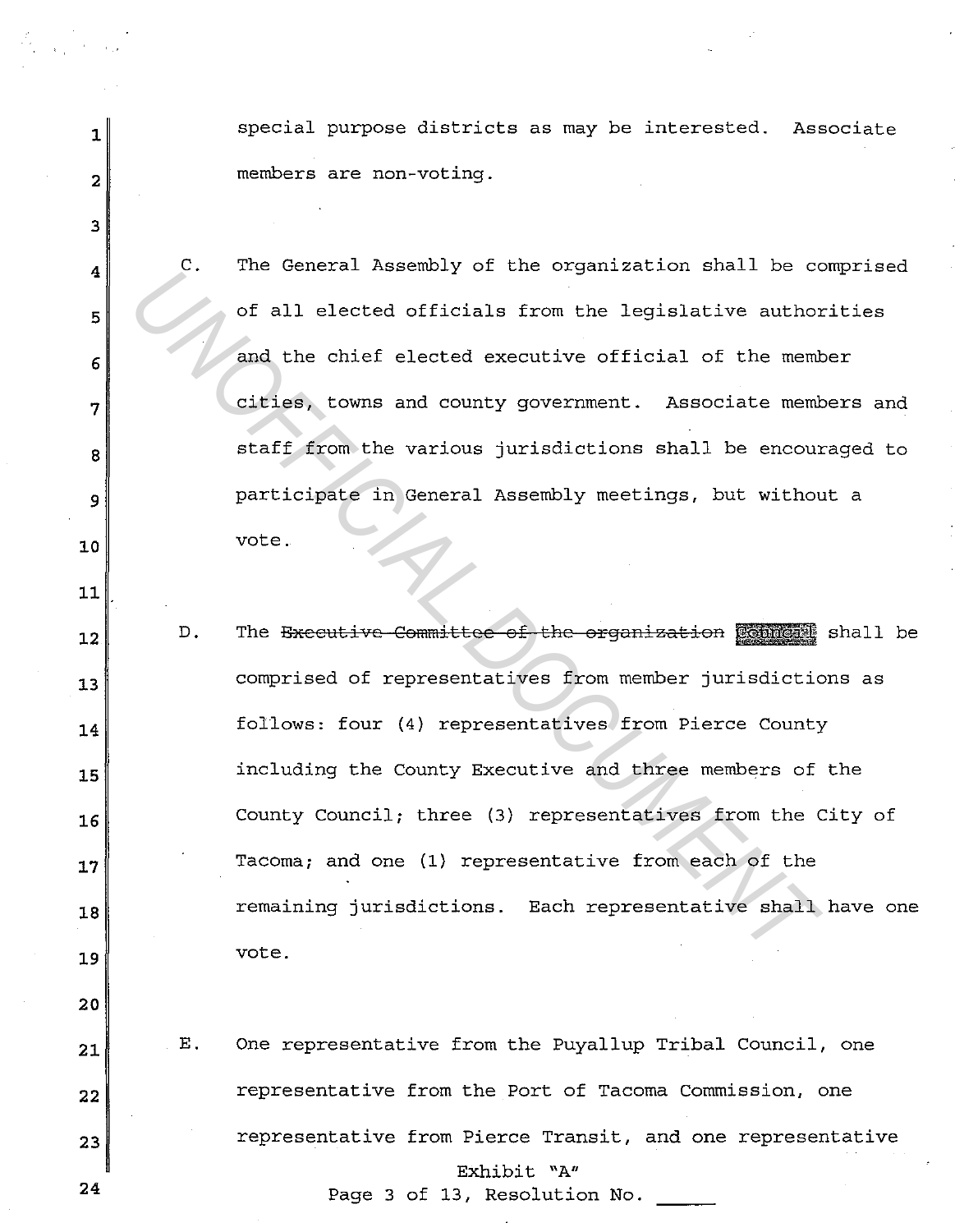1 of WSDOT District 3 will be ex officio, non-voting members **2** of the Exceutive Committee Connects. At its discretion, the 3 Bxecutive Committee **pounded** may create additional ex **4** officio, non-voting positions from among other Associate **5** 

**7 1** F. Voting members of the Executive Committee sounders shall be  $8$  elected officials and shall be appointed by the local **<sup>9</sup>**jurisdictions they represent. Alternate representatives to 10<sup>the Executive Committee **sounded** may be designated who are</sup> 11 elected officials and are of the same number as the 12<sup>d</sup> authorized membership for each jurisdiction or group of **<sup>13</sup>**jurisdictions. Other elected officials and staff from the  $14$  various jurisdictions shall be encouraged to participate in 15 Executive Committee **Comment discussions**, but without a vote. *UNOFFICIAL DOCUMENT*

17 V. GENERAL ORGANIZATION:

**6** 

**16** 

**18** 

**20** 

**23** 

**<sup>19</sup>**A. Structure

21<sup>1</sup> 1. The organization shall consist of a General Assembly, a 22<sup></sub> **founded**, an Executive Committee consistency of the</sup>

Exhibit "A" **24** Page 4 of 13, Resolution No.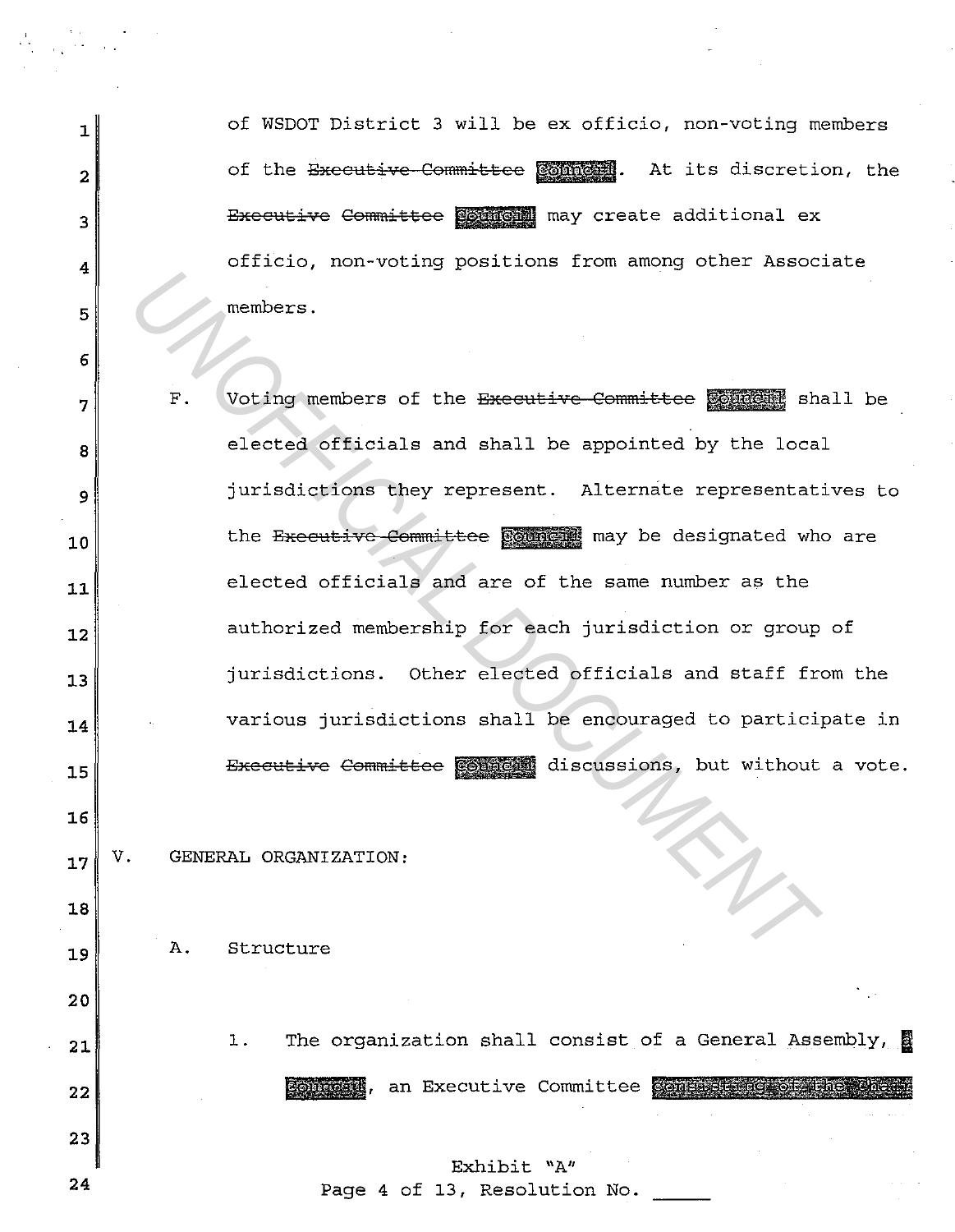1<sup>1</sup>, and advisory committees and task forces  $2$  as created by the Executive Committee  $\frac{1}{2}$  council.

**<sup>4</sup>**2. The organization will utilize a calendar year for 5<sup>p</sup> 6 Committee and the work program.

8 B. Executive Committee Council

**3** 

**7** 

9

10<sup>1.</sup> The Executive Committee **Sounced** shall carry out all 11<sup>d</sup> 11<sup>d</sup> powers and responsibilities of the organization between 12<sup>1</sup> meetings of the General Assembly. The Executive 13<sup>d</sup> 13<sup>d</sup> Committee **@outers** may take action when a quorum is 14<sup>d</sup> **14** present. One-third of the voting members shall 15 **b** constitute a quorum. Except as specified in the by-**<sup>16</sup>**laws, actions voted upon shall be approved by simple **17** majority vote of the quorum. The by laws shall provide **<sup>18</sup>**for special voting proeesses and the circumstances when 19<sup>d</sup> 19st noise and the such-processes are to be used. **20**  21<sup>2</sup>2. A president shall and vice president deals shall be **22** selected by the Executive Committee **sourced** from among **23**  Exhibit "A" 24 Page 5 of 13, Resolution No. **Example 20** consultant and the work program.<br>
B. Excellive Committee Roundary<br>
B. Excellive Committee Roundary<br>
1. The <del>Dicellive Committee</del> Roundary shall carry out<br>
powers and responsibilities of the organization<br>
meeti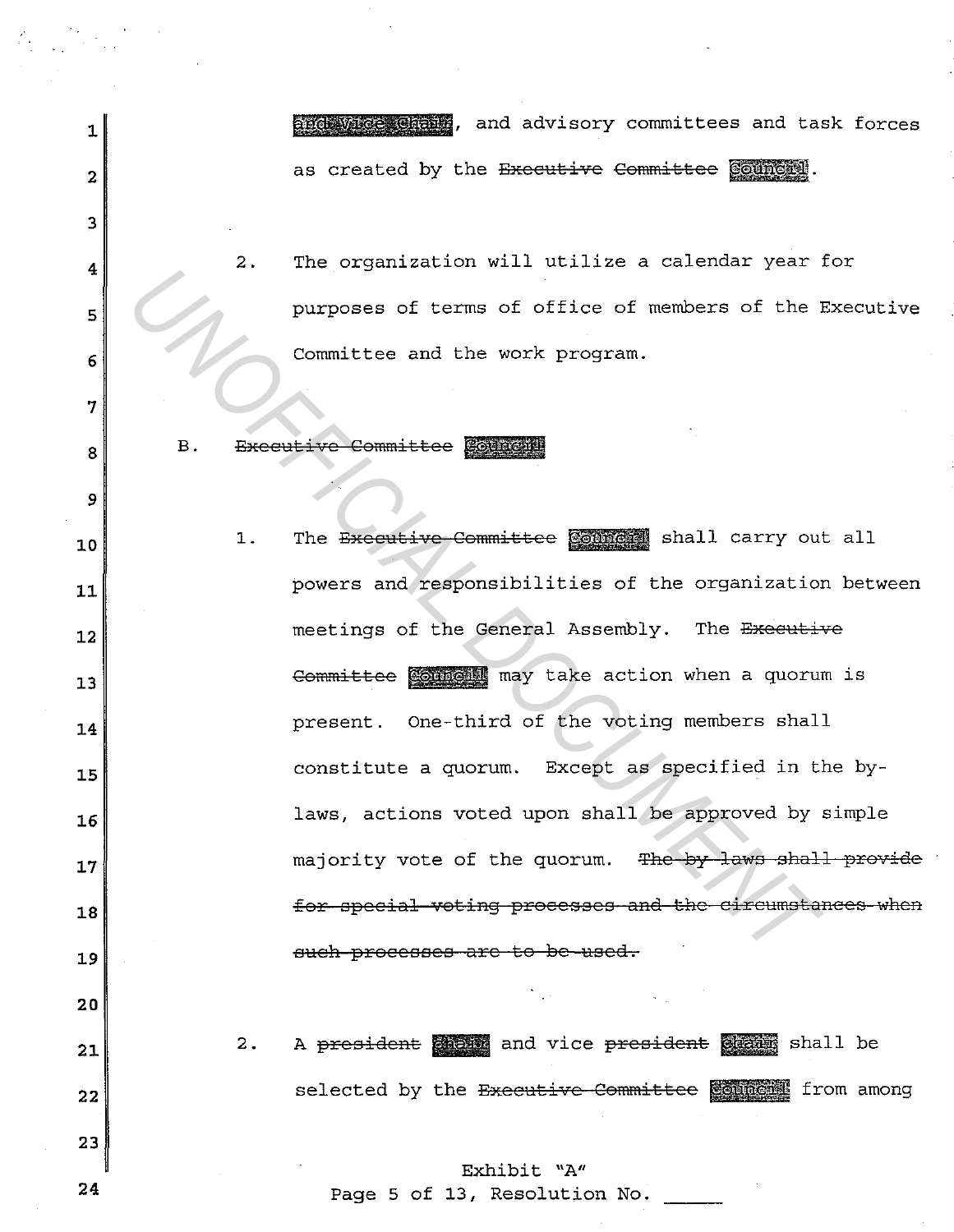| 1                | its voting members. The president chair and vice               |
|------------------|----------------------------------------------------------------|
| 2                | president anall serve for one-year terms.                      |
| 3                |                                                                |
| $\boldsymbol{4}$ | The Executive Committee Counce shall establish a<br>З.         |
| 5                | regular meeting time and place. <del>Executive Committee</del> |
| 6                | <b>Boundary</b> meetings shall be conducted in accordance with |
| 7                | the Open Public Meetings Act (RCW 42.30).                      |
| 8                |                                                                |
| 9                | Committees or task forces shall be established as<br>4.        |
| 10               | required and may utilize citizens, elected officials           |
| 11               | and staff from the member jurisdictions in order to            |
| 12               | enhance coordination and to provide advice and                 |
| 13               | recommendations to the Executive-Committee Council on          |
| 14               | matters of common interest including, but not limited          |
| 15               | to, planning, transportation, and infrastructure.              |
| 16               |                                                                |
| 17               | General Assembly<br>$\mathsf{C}$ .                             |
| 18               |                                                                |
| 19               | The General Assembly shall meet at least annually and<br>1.    |
| 20               | may hold additional meetings as needed. The General<br>in an   |
| 21               | Assembly may take action when a quorum is present.             |
| 22               | Thirty percent (30%) of the voting members representing        |
| 23               | a majority of the various jurisdictions shall                  |
| 24               | Exhibit "A"<br>Page 6 of 13, Resolution No.                    |

 $\frac{1}{2} \left( \frac{1}{2} \mathbf{v} \right)^2$ 

 $\begin{array}{l} \left(\begin{array}{cc} \mathbf{y} & \mathbf{y} \\ \mathbf{y} & \mathbf{y} \end{array}\right) & \left(\begin{array}{cc} \mathbf{y} & \mathbf{y} \\ \mathbf{y} & \mathbf{y} \end{array}\right) & \left(\begin{array}{cc} \mathbf{y} & \mathbf{y} \\ \mathbf{y} & \mathbf{y} \end{array}\right) \\ \left(\begin{array}{cc} \mathbf{y} & \mathbf{y} \\ \mathbf{y} & \mathbf{y} \end{array}\right) & \left(\begin{array}{cc} \mathbf{y} & \mathbf{y} \\ \mathbf{y} & \mathbf{y} \$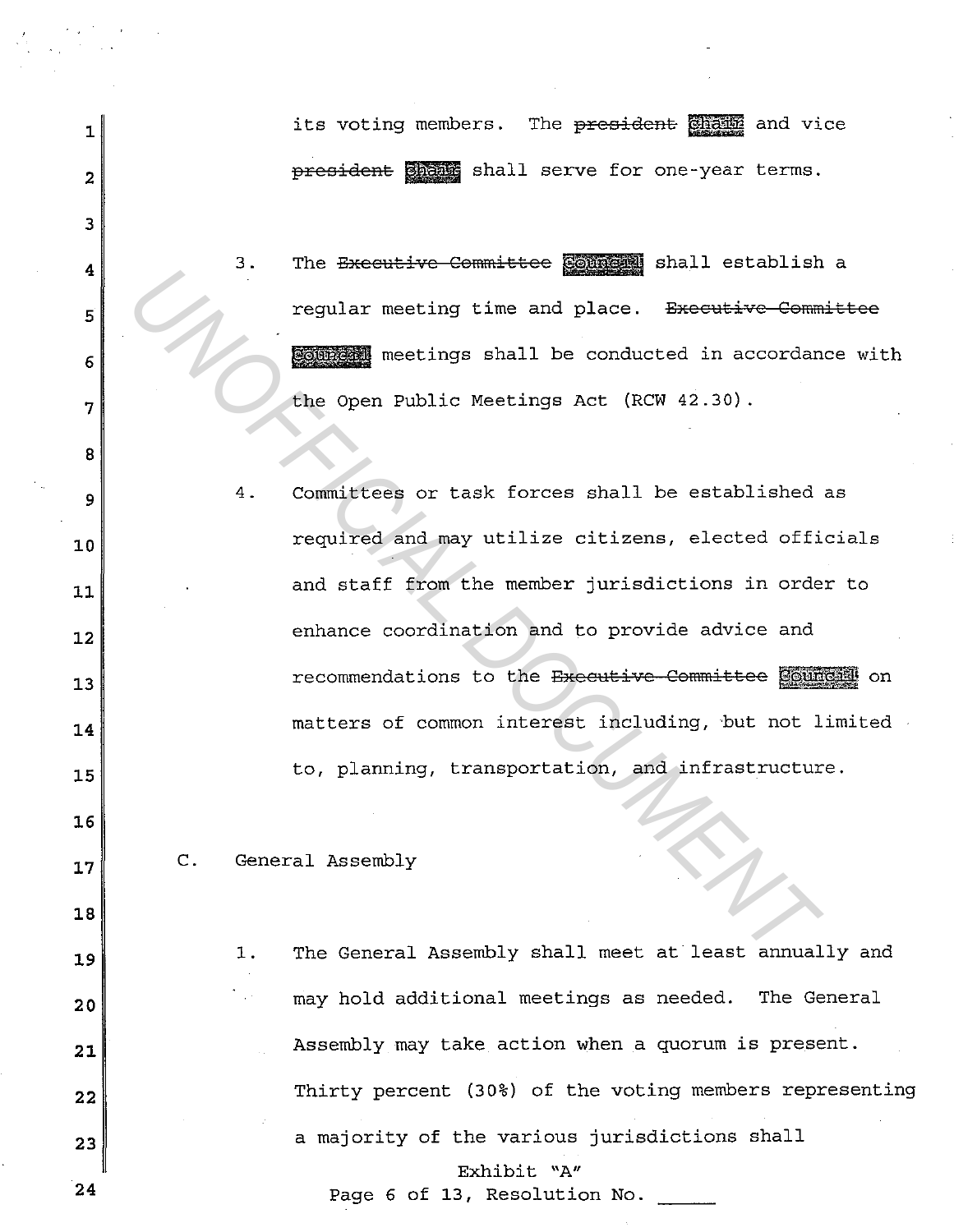1 **1 constitute a quorum.** Except as specified in the by-2 alaws, actions voted upon shall be approved by a simple  $3$  majority vote of the quorum. The by-laws shall provide  $4<sup>o</sup>$  for special voting processes and the circumstances when 5 such processes are to be used.

**7** 2. The president @ and vice president @ and vice president and  $\frac{1}{2}$  of the 8 Bxecutive Committee Council shall serve as president eneral Assembly. The Grain and vice president of the General Assembly.

**<sup>11</sup>**3. The General Assembly shall adopt an annual work **12program.** 

14 4. The General Assembly meetings shall be conducted in 15 accordance with the Open Public Meetings Act (RCW  $16$  42.30). **EXECUTE THE SECTION OF THE SECTION OF THE SECTION OF THE SECTION OF THE CONTRACT OF THE CONTRACT OF THE CONTRACT OF THE CONTRACT OF THE CONTRACT OF THE CONTRACT OF THE CONTRACT OF THE CONTRACT OF THE CONTRACT OF THE CONTR** 

18<sup>VI.</sup> FUNCTIONS AND AUTHORITY:

6

**10** 

13

**17** 

**19** 

**21** 

20<sup>dec</sup>h 1. The Pierce County Regional Council will:

**<sup>22</sup>**1. Promote intergovernmental coordination within Pierce

 $23$ <sup>county.</sup>

Exhibit "A"

**24** Page 7 of 13, Resolution No.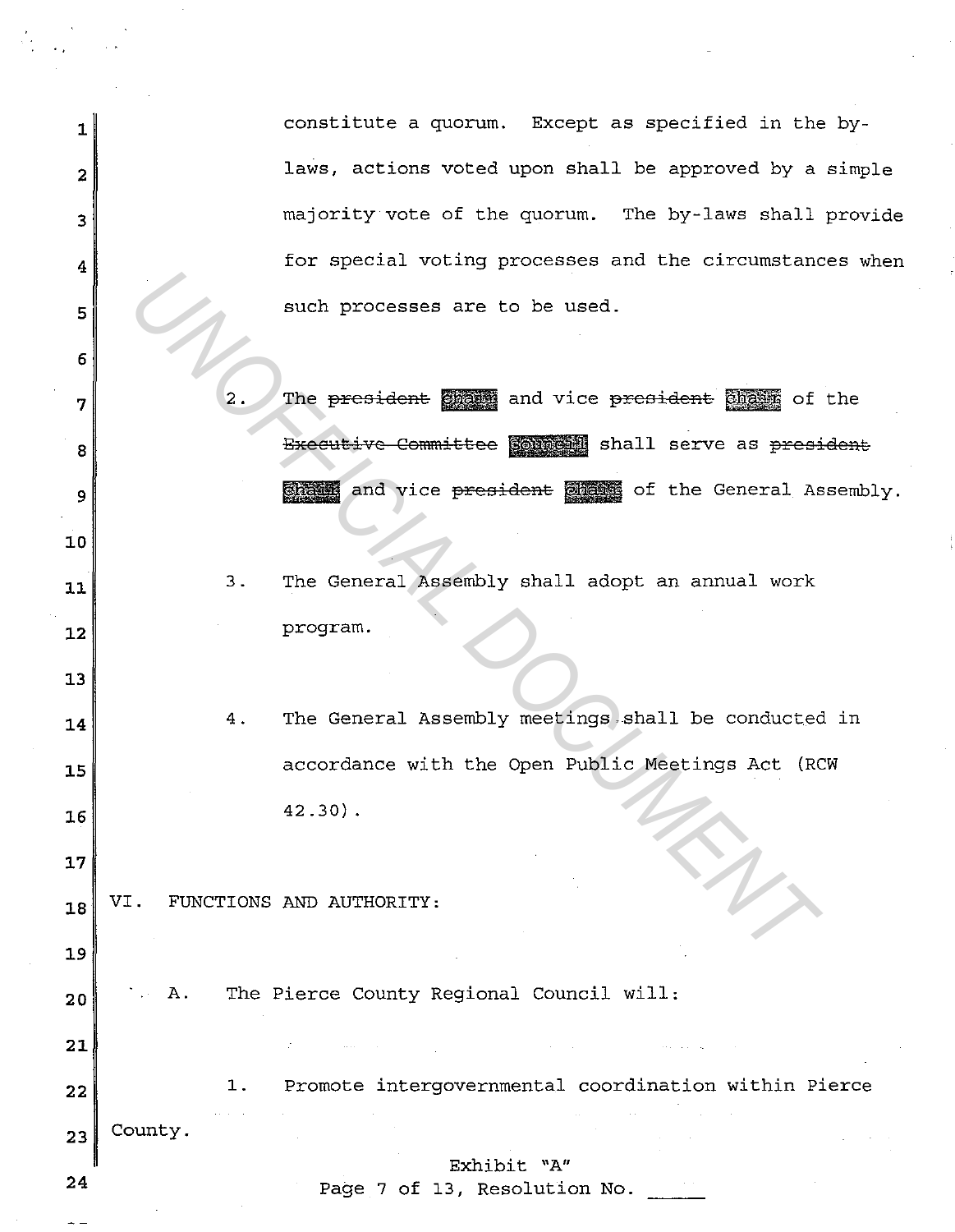2<sup>2</sup> 2. Facilitate compliance with the coordination and 3 consistency requirements of the state growth management **1 1 1 1 1 1 1 1 1**  3. Provide a forum to promote cooperation among and/or **between** jurisdictions with respect to urban growth **boundaries, comprehensive plan consistency, development** regulations, siting of facilities, highway, rail, air 10 and water transportation systems, solid waste issues 11<sup>d</sup> and other area of mutual concern. 4. Develop consensus among jurisdictions regarding review 14<sup>d</sup> 14<sup>d</sup> and modification of county-wide planning policies. 5. Serve as the formal, multigovernment link to the Puget Sound Regional Council. 19<sup>0</sup>6. Develop recommendations, as required, for distribution 20<sup>of</sup> certain federal, state and regional funds. 22<sup>1</sup> 7. Provide educational forums on regional issues. Exhibit "A" Page 8 of 13, Resolution No. Frovide a forum to promote cooperation among an<br>
between jurisdictions with respect to urban gro<br>
boundaries, comprehensive plan consistency, dev<br>
regulations, siting of facilities, highway, rai<br>
and water transportation s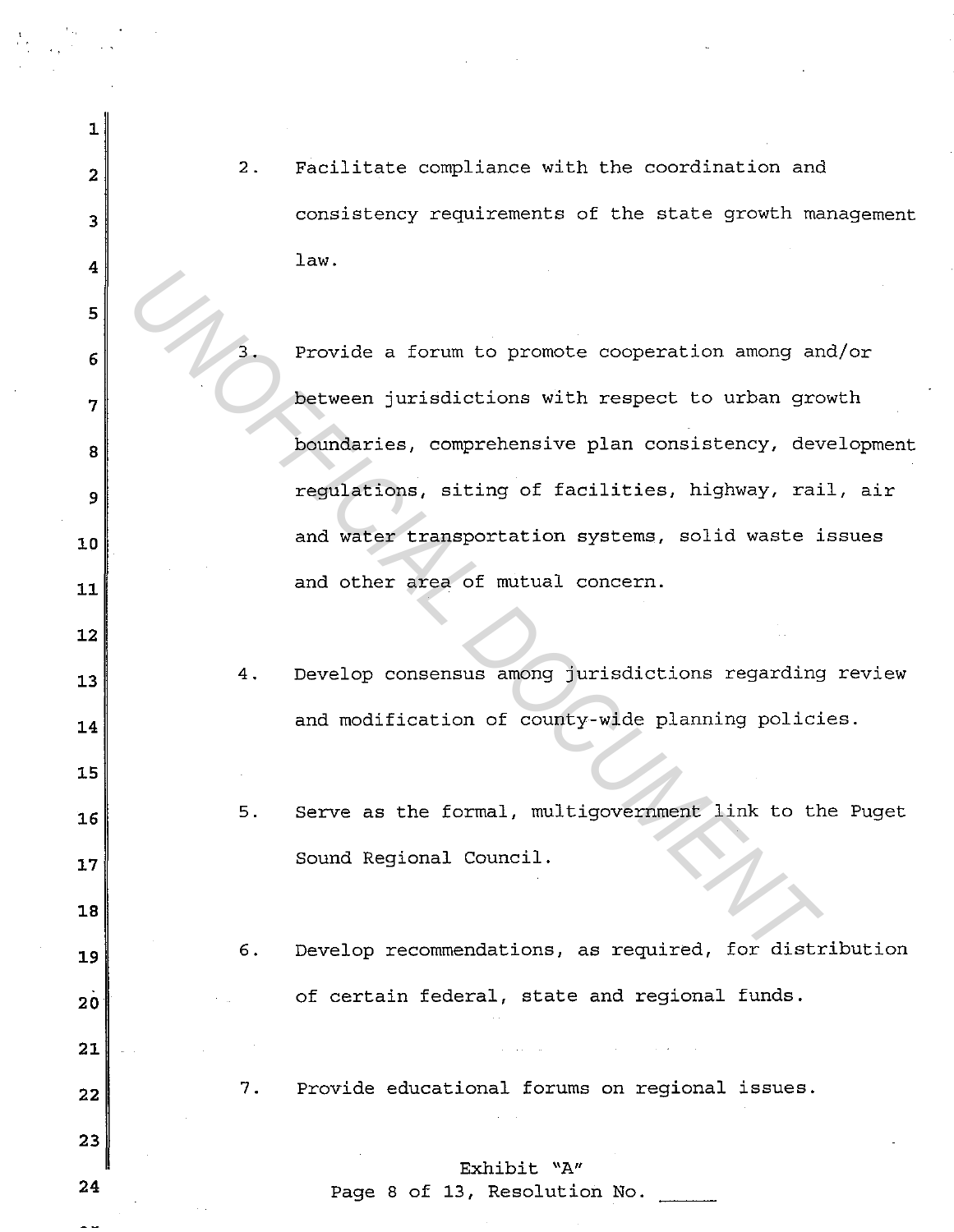| 1  | 8. | Make recommendations to federal, state and regional               |
|----|----|-------------------------------------------------------------------|
| 2  |    | agencies on plans, legislation, and other related                 |
| 3  |    | matters.                                                          |
| 4  |    |                                                                   |
| 5  | 9. | Serve as the successor organization to the Growth                 |
| 6  |    | Management Steering Committee which developed the                 |
| 7  |    | county-wide planning policies, and complete such tasks            |
| 8  |    | as may have been begun by the Steering Committee,                 |
| 9  |    | including the following responsibilities:                         |
| 10 |    |                                                                   |
| 11 |    | develop model implementation methodologies;<br>a.                 |
| 12 |    |                                                                   |
| 13 |    | assist in the resolution of jurisdictional<br>b.                  |
| 14 |    | disputes;                                                         |
| 15 |    |                                                                   |
| 16 |    | provide input to joint planning issues in Urban<br>$\mathbf{C}$ . |
| 17 |    | Growth Areas;                                                     |
| 18 |    |                                                                   |
| 19 |    | provide input in respect to county-wide<br>d.                     |
| 20 |    | facilities;                                                       |
| 21 |    |                                                                   |
| 22 |    |                                                                   |
| 23 |    |                                                                   |
| 24 |    | Exhibit "A"<br>Page 9 of 13, Resolution No.                       |

 $\sigma_{\rm{max}}$ 

 $\label{eq:2} \begin{array}{l} \mathcal{F}_{\mathcal{G}}(x) = \frac{1}{2} \mathcal{F}_{\mathcal{G}}(x) \left( \begin{array}{cc} x & x \\ x & x \end{array} \right) \, ,$  where  $\mathcal{F}_{\mathcal{G}}(x)$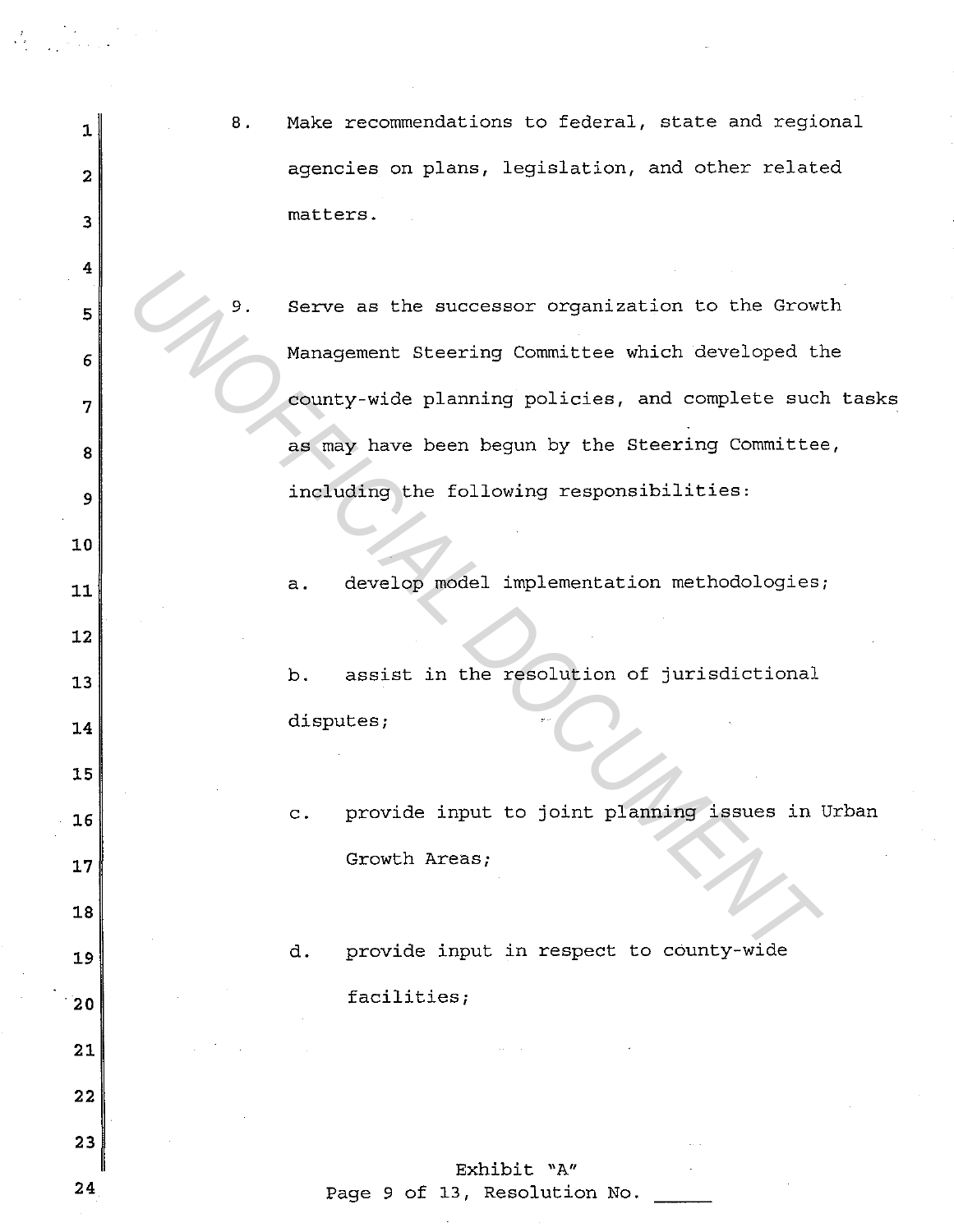| 1  |           | е. | advise and consult on policies regarding phased        |
|----|-----------|----|--------------------------------------------------------|
| 2  |           |    | development, short plats, vested right and related     |
| 3  |           |    | issues;                                                |
| 4  |           |    |                                                        |
|    |           | f. | review and make a recommendation to Pierce County      |
| 5  |           |    |                                                        |
| 6  |           |    | on the respective location of Urban Growth Area        |
| 7  |           |    | boundaries;                                            |
| 8  |           |    |                                                        |
|    |           |    |                                                        |
| 9  |           | g. | make a recommendation to Pierce County regarding       |
| 10 |           |    | dissolution of the Boundary Review Board;              |
| 11 |           |    |                                                        |
| 12 |           | h. | monitor development, including population and          |
|    |           |    |                                                        |
| 13 |           |    | employment growth; and                                 |
| 14 |           |    |                                                        |
| 15 |           | i. | provide advice and consultation on population          |
| 16 |           |    | disaggregation.                                        |
| 17 |           |    |                                                        |
| 18 | <b>B.</b> |    | The organization shall adopt by-laws to govern its     |
|    |           |    |                                                        |
| 19 |           |    | proceedings. By-laws shall be adopted by the Executive |
| 20 |           |    | Committee condens and shall be in effect unless        |
| 21 |           |    | contrary action is taken by the General Assembly.      |
| 22 |           |    |                                                        |
| 23 |           |    |                                                        |
|    |           |    | Exhibit "A"                                            |
| 24 |           |    | Page 10 of 13, Resolution No.                          |

 $- -$ 

 $\langle \Sigma_{\rm{max}} \rangle$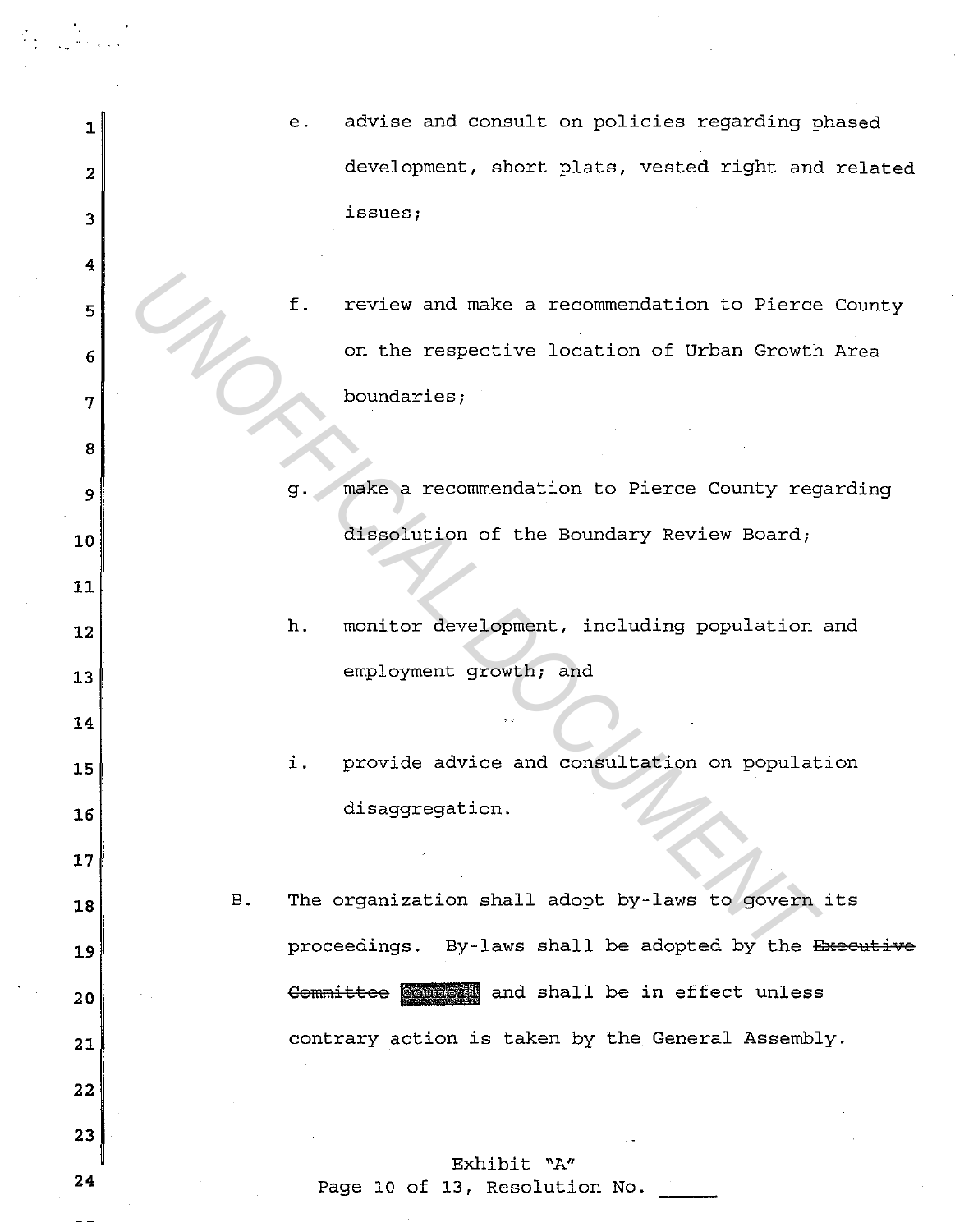| 1                       | $\mathbf{C}$ .<br>Nothing in this agreement shall restrict the    |
|-------------------------|-------------------------------------------------------------------|
| $\overline{\mathbf{2}}$ | governmental authority of any of the individual                   |
| 3                       | members.                                                          |
| 4                       |                                                                   |
| 5                       | VII. AMENDMENTS:                                                  |
| 6                       |                                                                   |
| 7                       | Amendments to this agreement may be proposed by any member of the |
| 8                       | General Assembly and shall be adopted by affirmative resolution   |
| 9                       | of the Executive Committee <b>Comment</b> and of the individual   |
| 10                      | legislative bodies of sixty percent (60%) of the member           |
| 11                      | jurisdictions representing seventy-five percent (75%) of the      |
| 12                      | population of Pierce County.                                      |
| 13                      |                                                                   |
| 14                      | SERVERABILITY:                                                    |
| 15                      |                                                                   |
| 16                      | If any of the provisions of this agreement are held illegal,      |
| 17                      | invalid or unenforceable, the remaining provisions shall remain   |
| 18                      | in full force and effect.                                         |
| 19                      |                                                                   |
| 20                      | IX.<br>FILING:                                                    |
| 21                      |                                                                   |
| 22                      |                                                                   |
| 23                      |                                                                   |
| 24                      | Exhibit "A"<br>Page 11 of 13, Resolution No.                      |
|                         |                                                                   |

 $\label{eq:2} \frac{1}{2} \sum_{i=1}^n \frac{1}{2} \sum_{j=1}^n \frac{1}{2} \sum_{j=1}^n \frac{1}{2} \sum_{j=1}^n \frac{1}{2} \sum_{j=1}^n \frac{1}{2} \sum_{j=1}^n \frac{1}{2} \sum_{j=1}^n \frac{1}{2} \sum_{j=1}^n \frac{1}{2} \sum_{j=1}^n \frac{1}{2} \sum_{j=1}^n \frac{1}{2} \sum_{j=1}^n \frac{1}{2} \sum_{j=1}^n \frac{1}{2} \sum_{j=1}^n \frac{1}{$ 

 $\label{eq:2} \begin{split} \mathcal{L}_{\text{max}} &= \frac{2}{\sqrt{2}} \mathcal{L}_{\text{max}} \\ \mathcal{L}_{\text{max}} &= \frac{2}{\sqrt{2}} \mathcal{L}_{\text{max}} + \mathcal{L}_{\text{max}} \\ \mathcal{L}_{\text{max}} &= \frac{2}{\sqrt{2}} \mathcal{L}_{\text{max}} + \mathcal{L}_{\text{max}} \\ \mathcal{L}_{\text{max}} &= \frac{2}{\sqrt{2}} \mathcal{L}_{\text{max}} + \mathcal{L}_{\text{max}} \\ \mathcal{L}_{\text{max}} &= \frac{2}{\sqrt{2}} \mathcal{L}_{\text{max}} + \math$ 

 $\frac{1}{2}$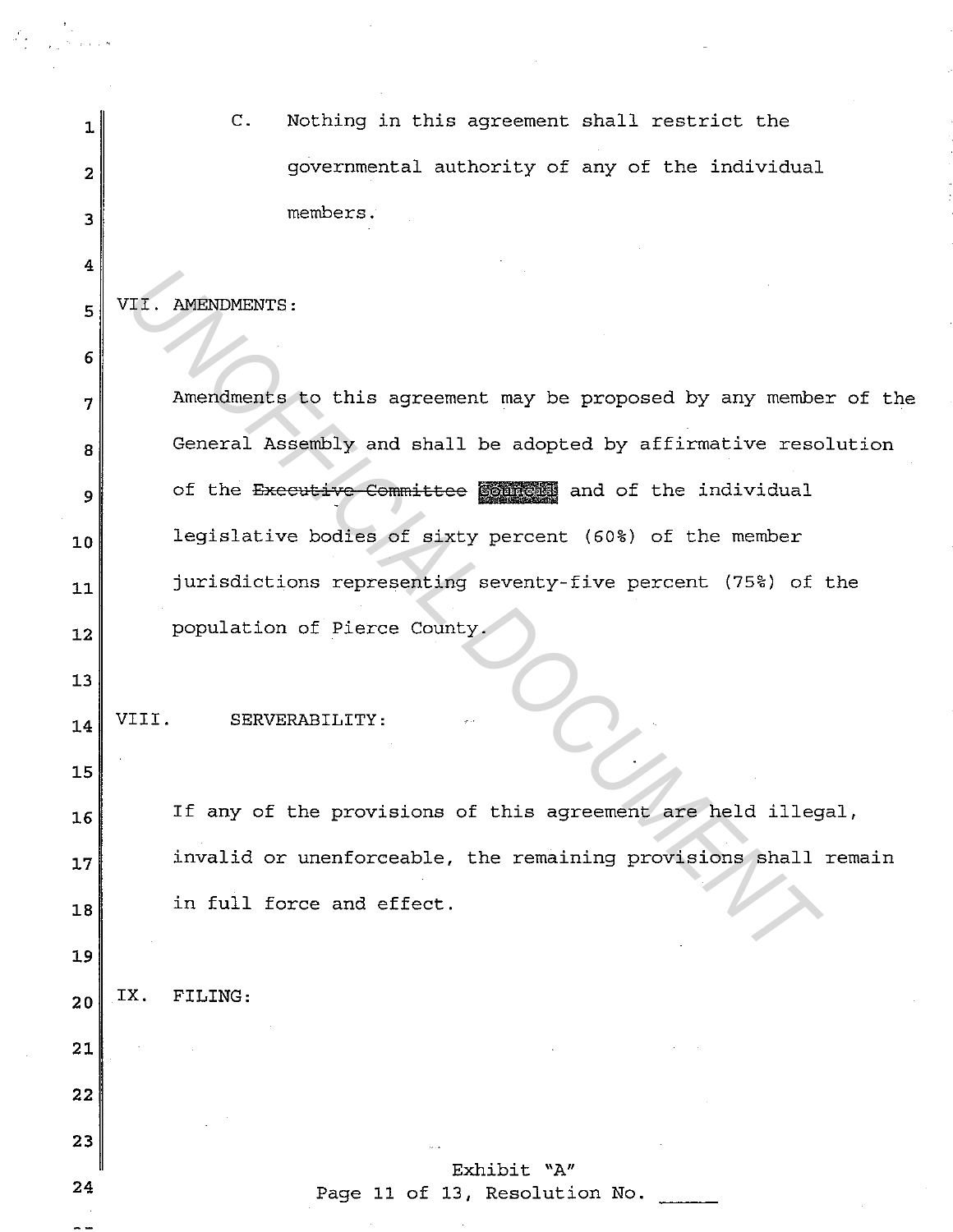1 A copy of this agreement shall be filed with the County Auditor 2<sup>d</sup>and each city/town clerk, the Secretary of State, and the 3 Washington State Department of Community Development. IN WITNESS WHEREOF, this agreement has been executed by each **6** member jurisdiction as evidence by signature pages affixed to **1**this agreement. Exhibit "A" Page 12 of 13, Resolution No. IN WITNESS WHEREOF, this agreement has been executed by experience jurisdiction as evidence by signature pages affixed this agreement.